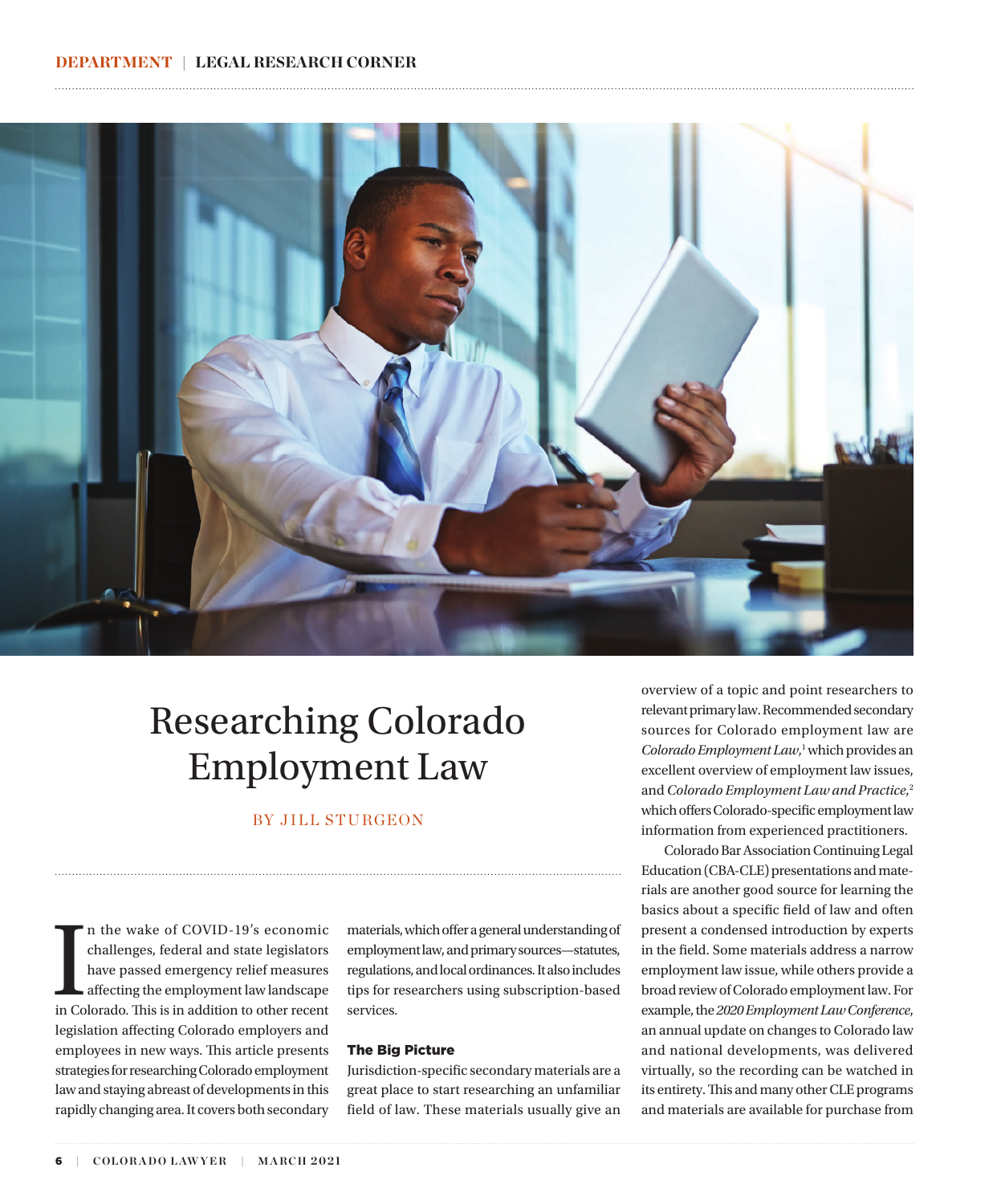CBA-CLE. Print materials from CBA-CLE can also be found in law library collections, including the University of Colorado–Boulder Wise Law Library and the University of Denver Westminster Law Library.

In addition, the CBA's Employment Law Section brings together attorneys interested in labor and employment law issues to exchange ideas. Resources from this section are accessible on the CBA's website.

 The *Mountain West Employment Law Letter*3 covers state employment issues in Colorado, as well as Idaho, Montana, New Mexico, Utah, and Wyoming. The articles cover developments in employment law for the entire region, including actions of both state and federal agencies that impact employment-related issues. In 2020, the publisher condensed its state newsletters into nine regional publications, but all content from prior years remains available in the respective state databases in Westlaw, including the *Colorado Employment Law Letter*. 4 Both titles can be found in Westlaw.

For information beyond Colorado law, researchers can turn to the multitude of books and treatises that have been written on various aspects of employment law. Recommended resources include:

- *Restatement of the Law, Employment Law*,<sup>5</sup>
- *Employment Law*,<sup>6</sup>
- *Nutshell* series (e.g., *Employment Law in*  a Nutshell<sup>7</sup> and *Labor Law in a Nutshell<sup>8</sup>*), and
- CCH Labor Relations Reporter.<sup>9</sup>

 For developing issues, researchers should consult employment law journals, such as the *Employee Rights and Employment Policy*  Journal,<sup>10</sup> the *Employee Relations Law Journal*,<sup>11</sup> and the *ABA Journal of Labor and Employment*  Law.<sup>12</sup> Many law schools, including Berkeley<sup>13</sup> and Hofstra,<sup>14</sup> also publish employment law journals or law reviews focused on recent issues in labor and employment law. These materials are often available online. Researchers can also search Social Science Research Network  $(SSRN)^{15}$  and bepress Digital Commons<sup>16</sup> for articles written by law faculty.

Law libraries frequently draft research guides on specific fields of law. A Google search for "Employment Law Research Guide" provides a sample of these research guides. Both the Library of Congress<sup>17</sup> and Georgetown Law Library,18 for example, have created in-depth guides to federal employment law research.

#### Honing the Search

While this article focuses on Colorado employment law research, researchers should keep in mind that employment law, and especially labor law, are also governed by federal law. Primary sources for Colorado employment law include both state and federal statutes, agency regulations, and local ordinances.

Colorado agencies are a useful source for current developments. They provide online access to current and proposed regulations and allow interested parties to ask questions or obtain information directly from the agency.

#### *Colorado Statutes*

Colorado statutes governing employment law are located in

- Title 8: Labor and Industry,
- Title 12: Professions and Occupations, and
- Title 24: Government-State (including the Colorado Anti-Discrimination Act (CADA) as it relates to employment practices at CRS §§ 24-34-401 et seq.).

 The Colorado statutes are available online at no charge through LexisNexis.19 Browsing the Table of Contents is an easy, no-cost way to find employment laws related to your research question.

 The powers and duties of state agencies are defined by statute, so researchers can use the table of contents for the relevant title to find out which agency handles different areas within that title. Researchers can then visit the agency's website for additional materials.

#### *Agency Regulations*

Colorado agencies are a useful source for current developments. They provide online access to current and proposed regulations and allow interested parties to ask questions or obtain information directly from the agency. Often, they provide reports on current policies and guidance on how regulations should be applied. With a field as rapidly changing as employment law, staying current on how the laws are applied and the rationale behind this application is essential.

 The main employment-related agency is the Colorado Department of Labor and Employment (CDLE),20 which oversees labor standards, workers' compensation, unemployment insurance, and other employment-related issues in Colorado. In addition to publishing proposed and adopted rules,<sup>21</sup> CDLE issues Interpretive Notice & Formal Opinions (INFOs). INFOs are not binding law but are the officially approved opinions and notices to employers, employees, and others regarding the department's interpretation of various statutes and rules.<sup>22</sup>

Through CDLE's Office of Labor Standards, the Division of Labor Standards and Statistics (DLSS)23 interprets, investigates, issues guidance, rules on, and enforces labor law on various aspects of wage requirements (e.g., minimum, overtime, and deductions); health-related leave; whistleblowing; employee privacy rights (e.g., limits on inquiries into credit history, criminal records, or social media); union–management relations (e.g., elections and certain grievances); transparency in posting job and promotion opportunities; public contracting; and youth employment.

 The Colorado Division of Professions and Occupations24 licenses professions, occupations, and businesses in Colorado and could be relevant to employment issues relating to licensure.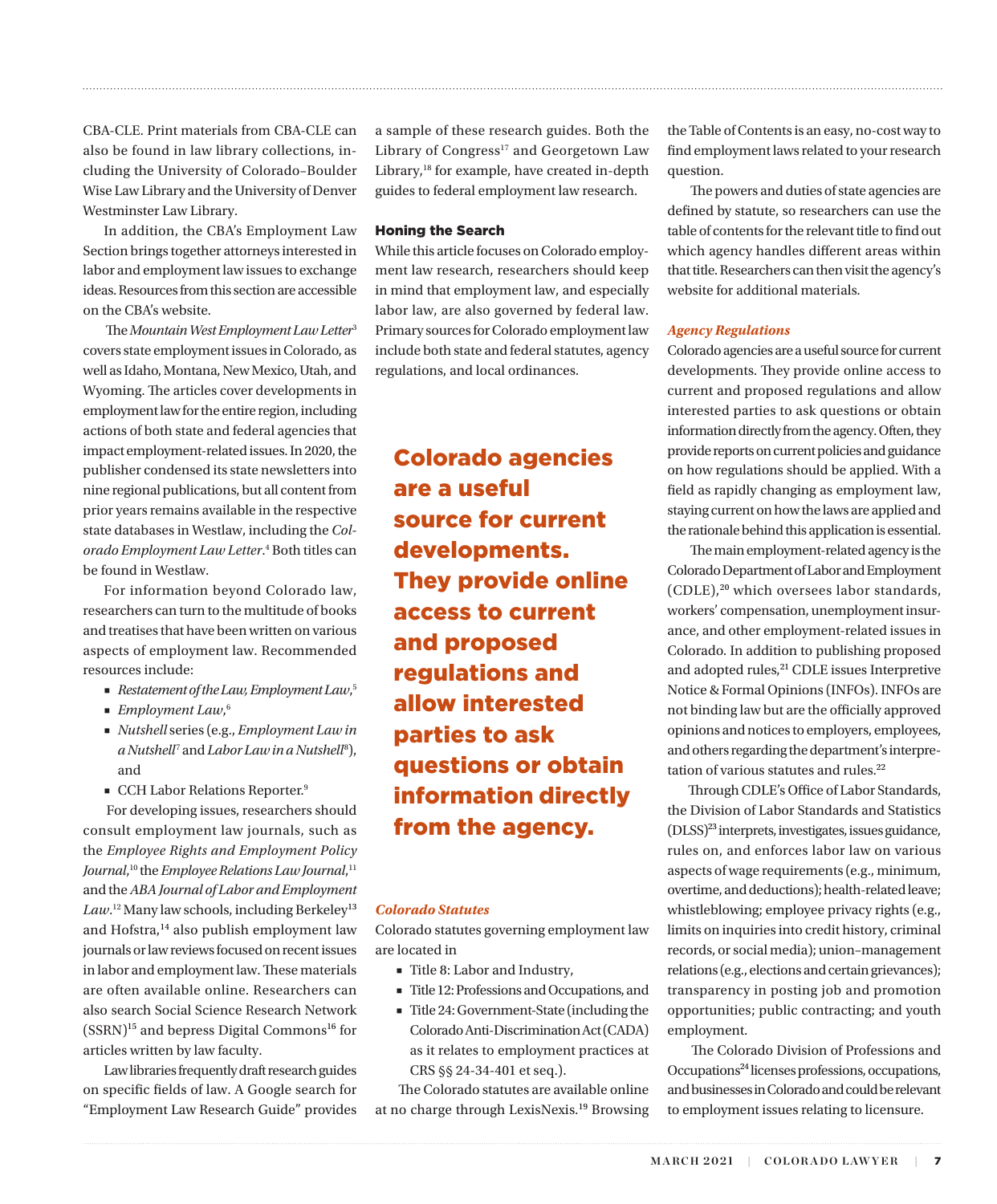#### *Local Ordinances*

Local governments often address local employment issues through local ordinances. Local ordinances related to Colorado employment law may be found through Municode<sup>25</sup> or by searching a municipality's website.<sup>26</sup> For instance, after HB  $19-1210^{27}$  repealed a prohibition against local governments enacting a minimum wage for their locality, Denver was the first local government to enact a citywide minimum wage.<sup>28</sup>

#### Subscription-Based Legal Databases

Access to online legal research platforms can greatly simplify the research process. The major platforms provide a curated selection of employment law resources as well as convenient access to both state and federal cases, statutes, and regulations.

#### *Bloomberg Law*

From the "Browse All Content" tab, subscribers may select "Practice Centers" and then "Labor & Employment" to access the Labor & Employment Practice Center. The Practice Center provides links to legal analysis through BNA portfolios, manuals, and selected books, treatises, law reviews, and other journals. It also contains links to practical guidance and reform tracking tools, and provides dedicated state-law-specific tools.

#### *Lexis+*

To access employment law materials, including cases, statutes, and regulations, subscribers may select "Labor & Employment Law" from the "Practice Area" tab on the Lexis homepage. This page also provides access to news, forms, and XprtHR, which offers guidance tailored to human resources professionals

# **Trial Coming Up?** I can help

### **SCOTT JURDEM**

Best Lawyers in America

**Inducted American Board** of Trial Attorneys

Board Certified Civil Trial Advocate -National Board of Trial Advocacy

Life Member - NACDL 2006-2021 Colorado Super Lawyer "Don't Get Outgunned"

#### **JURDEM, LLC** 820 Pearl Street, Suite H, Boulder, Colorado, 80302 303-402-6717 sj@jurdem.com www.jurdem.com

and employment law attorneys. Alternatively, researchers may select the "Topics" tab from the homepage, select "Labor & Employment Law," and then click through topics organized like a table of contents or search for a specific employment-related topic.

#### *Westlaw Edge*

Subscribers may select "Employment" under "Practice Areas" to access employment law cases, statutes, and regulations. Westlaw also compiles "Proposed & Enacted Legislation" and "Proposed & Adopted Regulations" for both federal and state laws and regulations from the past two years. Subscribers can access Practical Law from this page to access more information sorted by topics within employment law, in addition to news, practitioner resources, and State Q&A, which surveys employment laws by topic across all 50 states.

#### Legislative Developments

Reviewing the legislative history of proposed and enacted legislation can be an important part of researching employment law issues and how they might change in the future. The General Assembly website provides information on past, present, and forthcoming legislation. Two main committees deal with employment law issues: the House Committee on Business Affairs and Labor, and the Senate Business, Labor, and Technology Committee. The General Assembly also provides Status Sheets,<sup>29</sup> which outline the status of legislation for the current session.

For a bill to be considered or to become law, it must be referred to and returned from a committee.30 Committees consider current and proposed legislation and provide legislative oversight for specific executive branch agencies. These committees often provide background information that can help researchers understand the purpose of employment-related legislation. Committees also generate reports and discuss the intricacies of proposed employment laws. Audio from recent committee meetings and schedules of upcoming committee meetings are available on the Colorado General Assembly's website.<sup>31</sup>

A great deal of employment legislation has been passed in recent years. During the 2020